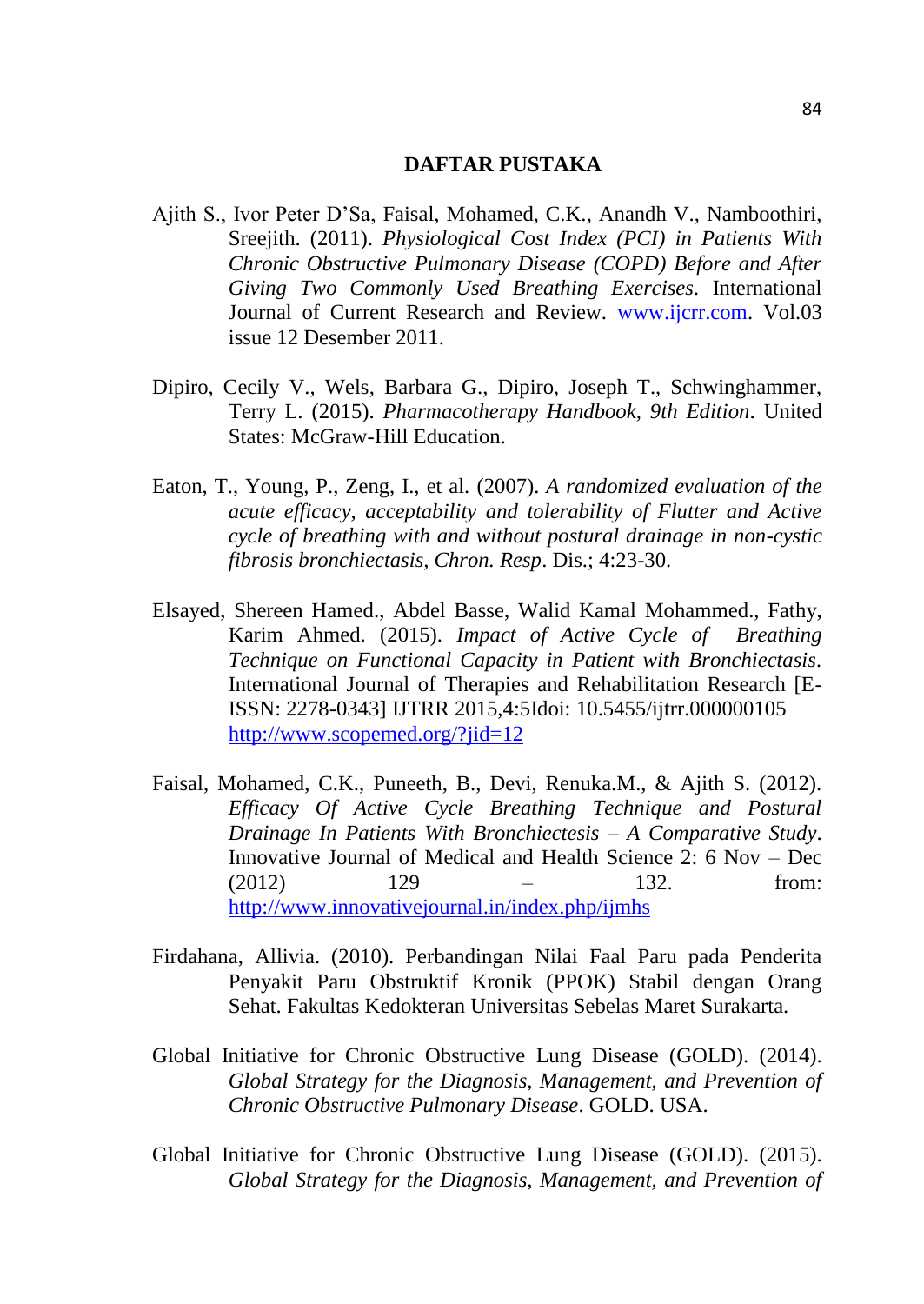*Chronic Obstructive Pulmonary Disease, Update 2015*. GOLD. USA.

- Hidayat, Faqih. (2015). *Penatalaksanaan Fisioterapi pada PPOK di BBKPM Surakarta*. Universitas Muhammadiyah Surakarta.
- Jones, P.W., Harding, G., Berry, P., Wiklud, I., Chen, W-H., and Leidy, N. Kline. (2009). *Development and First Validation of The COPD Assessment Test*. Eur Respir J 2009; 34: 648–654, DOI: 10.1183/09031936.00102509, ERS Journals Ltd 2009
- Kementrian Kesehatan RI. (2015). *Rencana Strategis Kementrian Kesehatan Tahun 2015 – 2019*. Jakarta: Keputusan Menteri Kesehatan Republik Indonesia Nomor HK.02.02/MENKES/52/2015.
- Khotimah, S. (2013). Latihan Endurance Meningkatkan Kualitas Hidup Lebih Baik dari pada Latihan Pernafasan Pada Pasien PPOK di BP4 Yogyakarta. Sport and Fitness Journal Volume 1, No. 1: 20-32, Juni 2013
- Lewis, L.K., Williams, M.T., & Olds, T.S., (2010). *The Active Cycle Breathing Techniques: A Systematic Review and Meta-Analysis*. 0954-6111/\$ - see front matter ª 2011 Elsevier Ltd. All rights reserved.doi:10.1016/j.rmed.2011.10.014.
- Maranata, Daniel. (2010). Buku Ajar Ilmu Penyakit Paru 2010. Surabaya: Departemen Ilmu Penyakit Paru FK Unair-RSUD Dr.Soetomo.
- Melam, G.R., Zakaria, A.R., Buragadda, S., Sharma, D., & Alghamdi, M.A., (2012). *Comparison of Autogenic Drainage & Active Cycle Breathing Techniques on FEV1, FVC & PERF in Chronic Obstructive Pulmonary Disease*. World Applied Sciences Journal 20 (6): 818-822, 2012, ISSN 1818-4952, DOI: 10.5829/idosi.wasj.2012.20.06.71125.
- Nursalam. (2008). *Metodologi Penelitian Ilmu Keperawatan, Edisi 2*. Jakarta: Salemba Medika.
- Nursalam. (2013). *Metodologi Penelitian Ilmu Keperawatan, Edisi 3*. Jakarta: Salemba Medika.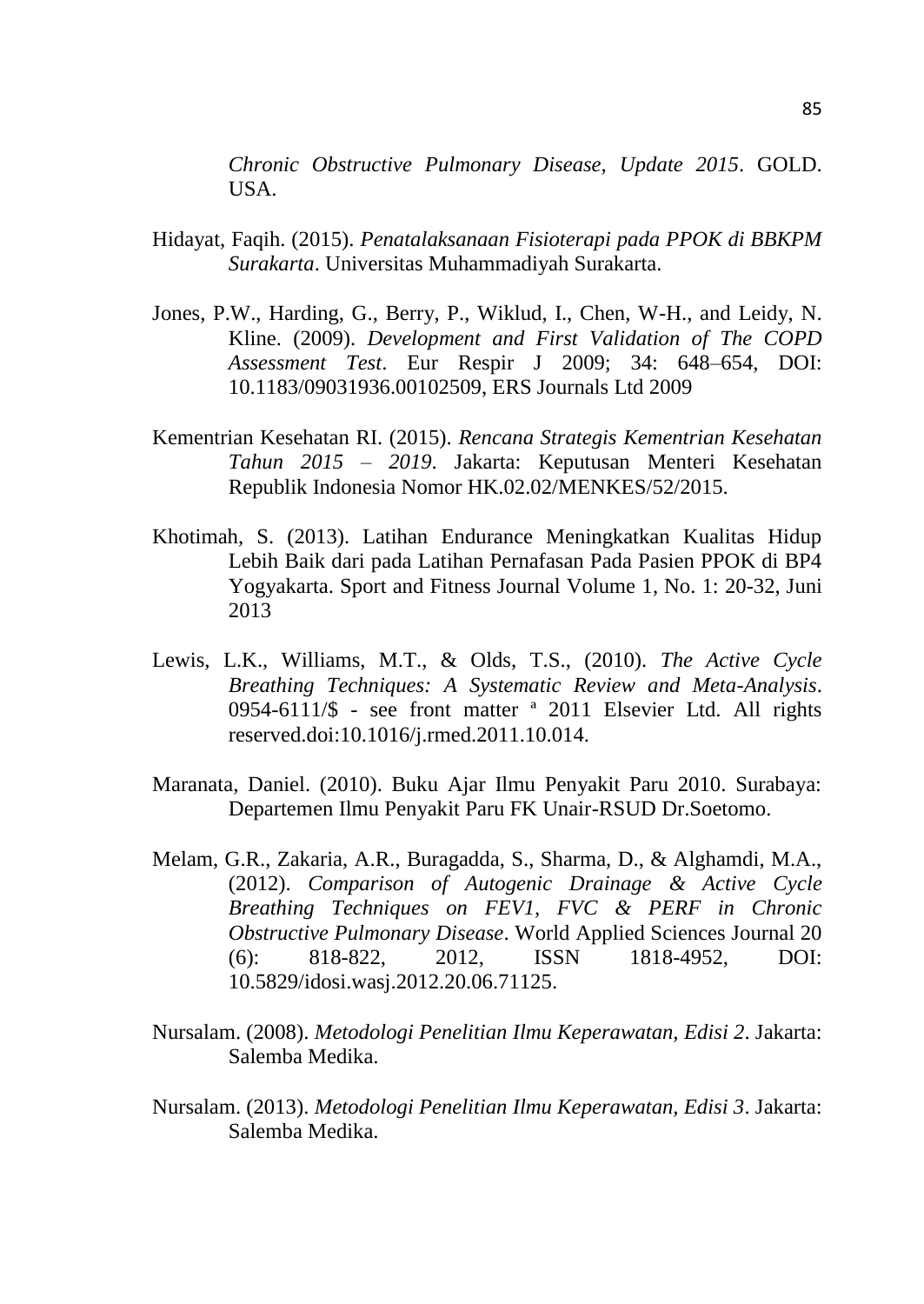- Oemiyati, R. (2013). *Kajian Epidemiologis Penyakit Paru Obstruktif Kronik (PPOK)*. Jakarta: KEMENKES RI.
- Perhimpunan Dokter Paru Indonesia. (2011). *Penyakit Paru Obstruktif Kronik (PPOK): Pedoman Dignosis dan Penatalaksanaan Di Indonesia*. Jakarta.
- Potter, P.A., Perry, A.G., (2006). *Buku Ajar Fundamental Keperawatan Edisi 4, Volume 2*. Jakarta: EGC.
- Pryor J., Prasad S., (2008). *Physiotherapy for Respiratory and Cardiac Problems Adults and Paediatrics, 4th Edition*. London: Churchill Livingstone.
- Rab, T. (2010). *Ilmu Penyakit Paru*. Jakarta: Trans Info Media.
- Rabe, KlausF., Hurd, Suzanne., Anzueto, Antonio., Barnes, Peter J., Buist, Sonia A., Calverley, Peter., Fukuchi, Yoshinosike., Jenkins, Christine., Rodriguez-Roisin, Roberto., Weel, Chris van., and Zielinski, Jan. (2007). *Global Strategy for the Diagnosis, Management, and Prevention of Chronic Obstructive Pulmonary Disease, GOLD Executive Summary.* Leiden University Medical Center, Pulmonology, Leiden, The Netherlands.
- Respira, (2015). *Data 10 Besar Penyakit Pasien Rawat Inap dan Rawat Jalan*. Yogyakarta: Rumah Sakit Paru Respira Yogyakarta.
- Ririt, I.L. (2015). *Manfaat Active Cycle Of Breathing Technique (ACBT) Bagi Penderita PPOK*. Naskah Publikasi, Program Studi Fisioterapi, Universitas Muhammadiyah Surakarta.
- Saputro, Sigit, (2015). *Penatalaksanaan Fisioterapi pada Kondisi Penyakit Paru Obtsruktif Kronis di RS Paru Ario Wirawan Salatiga*. Naskah Publikasi, Program Studi Fisioterapi, Universitas Muhammadiyah Surakarta
- Sastroasmoro, S., Ismael, S., (1995). *Dasar-dasar Metodologi Penelitian Klinis, Edisi 5 tahun 2014*. Jakarta: Sagung Seto.
- Sherwood, L. (2015). *Fisiologi Manusia: Dari Sel ke Sistem, Edisi 8*. Jakarta: EGC.